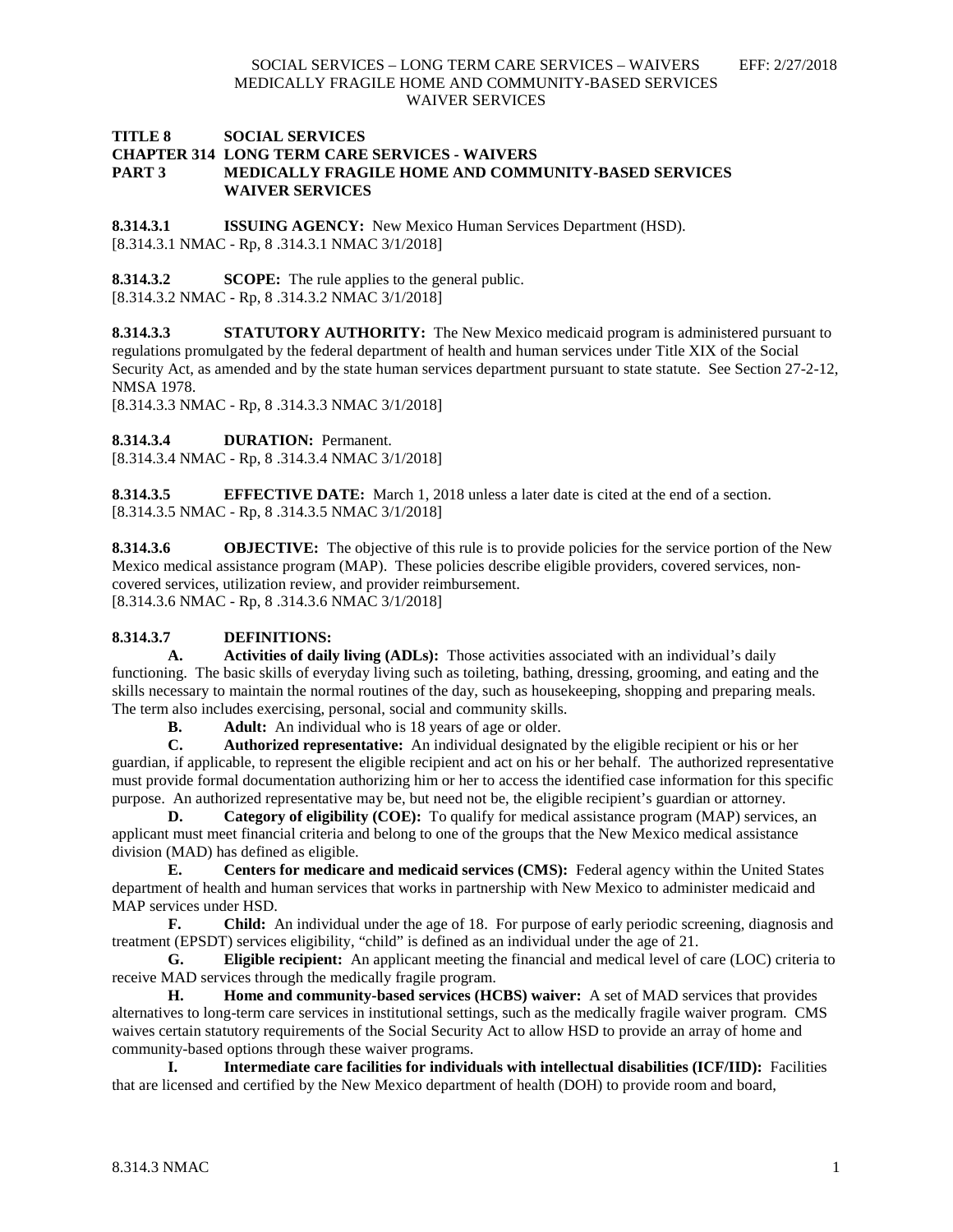continuous active treatment and other services for eligible recipients with a primary diagnosis of intellectual disabilities.

**J. Level of care (LOC):** The level of care an eligible recipient must meet to be eligible for the medically fragile program.

**K. Medically Fragile:** a chronic physical condition, which results in a prolonged dependency on medical care for which daily skilled (nursing) intervention is medically necessary and is characterized by one or more of the following: a life threatening condition characterized by reasonable frequent periods of acute exacerbation which require frequent medical supervision, or physician consultation and which in the absence of such supervision or consultation would require hospitalization; a condition requiring frequent, time consuming administration of specialized treatments which are medically necessary; or dependence on medical technology such that without the technology a reasonable level of health could not be maintained; examples include but are not limited to ventilators, dialysis machines, enteral or parenteral nutrition support and supplemental oxygen.

**L. Medically Fragile Waiver (MFW):** New Mexico's 1915 (c) HCBS program serving individuals diagnosed with a medically fragile condition prior to the age of 22 and a developmental disability or who are developmentally delayed or at risk for developmental delay and meet an ICF/IID level of care.

**M. Person centered planning:** A service planning process that is directed and led by the recipient, with assistance as needed or desired from a representative or other persons of the recipient's choosing. Personcentered planning is designed to identify the strengths, capacities, preferences, needs, and desired outcomes of the recipient. The person-centered process is an ongoing process that enables and assists the recipient to identify and access a personalized mix of paid and non-paid services and supports that assists him or her to achieve personally defined outcomes in the community.<br> $N.$  **Recipient:** Individently:

**Recipient**: Individual receiving waiver services.

**O. Waiver:** A program in which the CMS has waived certain statutory requirements of the Social Security Act to allow states to provide an array of HCBS options as an alternative to providing long-term care services in an institutional setting.

[8.314.3.7 NMAC - Rp, 8 .314.3.7 NMAC 3/1/2018]

# **8.314.3.8 MISSION STATEMENT: [RESERVED]**

## **8.314.3.9 MEDICALLY FRAGILE HOME AND COMMUNITY-BASED SERVICES WAIVER:** The

New Mexico MAP pays for medically necessary services furnished to eligible recipients. To help New Mexico recipients receive services in a cost-effective manner, the New Mexico medical assistance division (MAD) has obtained a waiver of certain federal regulations to provide home and community-based services (HCBS) waiver programs to recipients as an alternative to institutionalization. See 42 CFR 441.300. Section 8.314.3.9 NMAC describes the HCBS waiver program for the medically fragile population, including eligible providers, covered waiver services, service limitations, and general reimbursement methodology. [8.314.3.9 NMAC - Rp, 8 .314.3.9 NMAC 3/1/2018]

## **8.314.3.10 ELIGIBLE PROVIDERS:**

**A.** Upon approval of New Mexico MAP provider participation agreements by MAD, providers who meet the following requirements are eligible to be reimbursed for furnishing waiver services to recipients:

**(1)** standards established by the HCBS waiver program; and

**(2)** provide services to recipients in the same scope, quality and manner as provided to the general public; see Section 8.302.1.14 NMAC.

**B.** Once enrolled, providers receive a packet of information, including medicaid program policies, billing instructions, utilization review instructions, and other pertinent material from MAD and the New Mexico DOH. Providers are responsible for ensuring that they have received these materials and for updating them as new materials are received from MAD.

**C. Qualifications of case management agency providers:** Agencies must meet the standards developed for this HCBS waiver program by the applicable division of the DOH. Case management agencies are required to have national accreditation. These accrediting organizations are the commission on accreditation of rehabilitation facilities (CARF), the joint commission or another nationally recognized accrediting authority. Case management assessment activities necessary to establish eligibility are considered administrative costs.

**D. Qualifications of case managers:** Case managers employed by case management agencies must have the skills and abilities necessary to perform case management services for recipients who are medically fragile,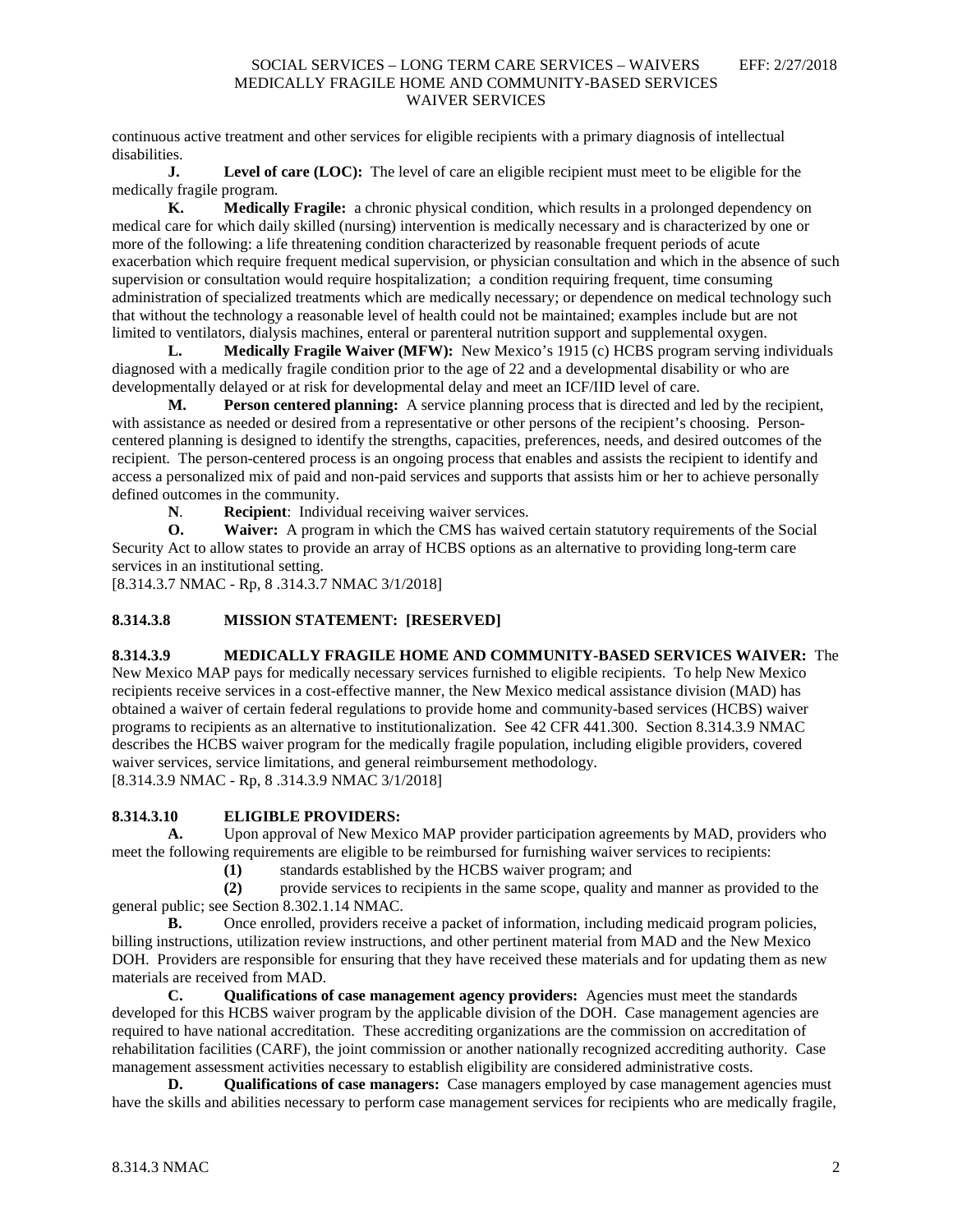as defined by the DOH medically fragile waiver standards. Case managers must be registered nurses, as defined by the New Mexico state board of nursing and have a minimum of two years of supervised experience with the target population in one or more areas of pediatrics, critical care or public health.

# **E. Qualifications of home health aide service providers:**

**(1)** Home health aide services must be provided by a licensed home health agency, a licensed rural health clinic or a licensed or certified federally qualified health center using only home health aides who have successfully completed a home health aide training program as described in 42 CFR 484.36(a) (1) and (2); or who have successfully completed a home health aide training program described in the New Mexico regulations governing home health agencies, Section 7.28.2.30 NMAC. Additionally, home health aides providing services must be deemed competent through a written examination and meet competency evaluation requirements specified in the 42 CFR 484.36(b) (1), (2) and (3); or meet the requirement for documentation of training or competency evaluation specified in the New Mexico regulations governing home health agencies, Section 7.28.2.30 NMAC.

**(2)** Supervision: Supervision must be performed by a registered nurse and shall be in accordance with the New Mexico Nursing Practice Act, Section 61-3-1, NMSA 1978. Supervision must occur at least once every 60 days in the recipient's home and be specific to the individual service plan (ISP). All supervisory visits must be documented in the recipient's file.

**(3)** The supervision of home health aides is an administrative expense to the provider and is not billable as a direct service.

#### **F. Qualifications of private duty nursing providers:**

**(1)** Private duty nursing services must be provided by a licensed home health agency, a licensed rural health clinic, or a licensed or certified federally qualified health center, using only registered nurses or licensed practical nurses holding a current New Mexico board of nursing license and having a minimum of one year of supervised nursing experience; nursing experience preferably with individuals with developmental disabilities or who are medically fragile.

**(2) Supervision:** Supervision must be performed by a registered nurse and shall be in accordance with the New Mexico Nursing Practice Act. Supervision must be specific to the ISP.

**(3)** The supervision of nurses is an administrative expense to the provider and not billable as a direct service.

**G. Qualifications of skilled therapy providers:** Skilled therapy services may be provided by a licensed group practice/home health agency that employs licensed occupational therapists, physical therapists, or speech therapists and certified occupational therapy assistants and certified physical therapy assistants in accordance with the New Mexico regulation and licensing department. Physical therapy services must be provided by a physical therapist currently licensed by the state of New Mexico. Occupational therapy services must be provided by an occupational therapist currently licensed by the state of New Mexico, and registered with the American occupational therapy association or be a graduate of a program in occupational therapy approved by the council on medical education of the American occupational therapist association. Speech therapy services must be provided by a speech therapist currently licensed by the state of New Mexico and certified by the national association for speech and hearing. A physical therapy assistant working only under the direction and supervision of a licensed physical therapist, Section 16.20.6 NMAC, may provide physical therapy services. An occupational therapy assistant working only under the direction and supervision of a licensed occupational therapist, Section 16.15.3 NMAC, may provide occupational therapy services.

## **H. Qualifications of behavior support consultation providers:**

**(1)** Behavior support consultation providers must possess one of the following licenses approved by a New Mexico licensing board: psychiatrist; clinical psychologist; independent social worker (LISW); professional clinical mental health counselor (LPCC); professional art therapist (LPAT); marriage and family therapist (LMFT); mental health counselor (LMHC); master social worker (LMSW); psychiatric nurse, or psychologist associate (PA).

**(2)** Behavior support consultation may be provided through a corporation, partnership or sole proprietor.

**(3)** Providers of behavior support consultation must have a minimum of one year of experience working with individuals with developmental disabilities or who are medically fragile. All behavior support consultants must maintain current New Mexico licensure with their professional field licensing body.

# **I. Qualifications of respite care service providers:**

**(1)** Respite may be provided in the following locations: participant's home or private place of residence, the private residence of a respite care provider, or specialized foster care home. The participant and or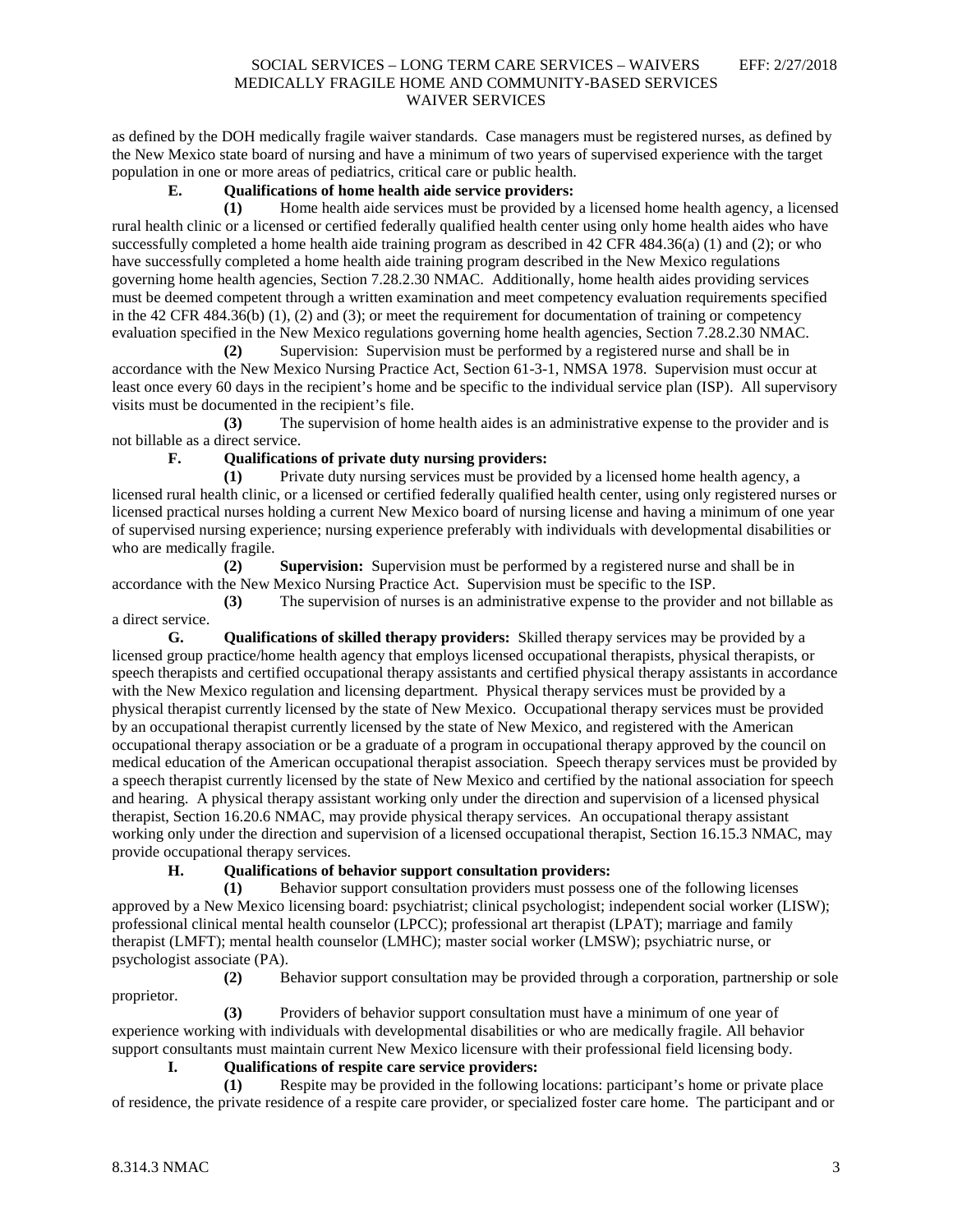the participant's authorized representative has the option and gives final approval of location of the respite services being provided. A specialized foster care home must be certified by the New Mexico children, youth and families department.

**(2)** Respite services are provided by a licensed home health care agency, a licensed or certified federally qualified health center, or a licensed rural health clinic. The registered nurses (RNs) and licensed practical nurses (LPNs) who work for the home health agency and provide respite services must be licensed by the New Mexico state board of nursing as an RN or LPN. See the New Mexico Nursing Practice Act, Section 61-3-1, NMSA 1978, and Section 16.12.2 NMAC. The home health aides who work for the home health agency and provide respite services, must have successfully completed a home health aide training program, as described in 42 CFR 484.36(a)(1) and (2); or have successfully completed a home health aide training program described in the New Mexico regulations governing home health agencies, Section 7.28.2 NMAC.

**J. Qualifications of nutritional counseling providers:** Nutritional counseling must be furnished by a licensed dietitian registered by the commission on dietetic registration of the American dietetic association, Nutrition and Dietetics Practice Act, Section 61-7A-1, NMSA 1978.

**K. Qualifications of specialized medical equipment and supplies providers:** Specialized medical equipment and supplies providers must have a business license for the locale they are in, a tax identification (ID) number for state and federal government, proof of fiscal solvency, proof of use of approved accounting principles, meet bonding required by the department of health (DOH), and comply with timeliness standards for this service. [8.314.3.10 NMAC - Rp, 8 .314.3.10 NMAC 3/1/2018]

## **8.314.3.11 PROVIDER RESPONSIBILITIES:**

A. A provider who furnishes services to an eligible recipient must comply with all federal and state laws, regulations, rules, and executive orders relevant to the provision of services as specified in the MAD provider participation agreement and the DOH provider agreement. A provider also must meet and adhere to all applicable NMAC rules and instructions as specified in the MAD provider rules manual and its appendices, MFW service standards, MFW service definitions, and program directions and billing instructions, as updated. A provider is also responsible for following coding manual guidelines and the centers for medicare and medicaid services (CMS) correct coding initiatives, including not improperly unbundling or upcoding services. Provider must maintain current knowledge and adherence to MFW requirements.

**B.** Providers must verify that individuals are eligible for medicaid at the time services are furnished and determine if medicaid recipients have other health insurance.

**C.** Providers must maintain records which are sufficient to fully disclose the extent and nature of the services provided to recipients. See Section 8.302.1 NMAC.

[8.314.3.11 NMAC - Rp, 8 .314.3.11 NMAC 3/1/2018]

## **8.314.3.12 ELIGIBLE RECIPIENTS:**

**A.** Enrollment in the MFW program is contingent upon the applicant meeting the eligibility requirements as described in this rule, the availability of funding as appropriated by the New Mexico legislature, and the number of federally authorized unduplicated eligible recipients. Once an allocation has been offered to the applicant, he or she must meet certain medical and financial criteria in order to qualify. This criteria is contained in Section 8.290.400 NMAC. The eligible recipient must meet the LOC required for admittance to an ICF/IID. After initial eligibility has been established for a recipient, on-going eligibility must be determined on an annual basis.

**B.** Eligibility is limited to individuals who in addition to a developmental disability, developmental delay, or are at risk of developmental delay, have a medically fragile condition, diagnosed before the age of 22, defined as a chronic physical condition, which results in a prolonged dependency on medical care for which daily skilled (nursing) intervention is medically necessary and is characterized by one or more of the following:

**(1)** a life threatening condition characterized by reasonably frequent periods of acute exacerbation which require frequent medical supervision, or physician consultation and which in the absence of such supervision or consultation, would require hospitalization;

**(2)** a condition requiring frequent, time consuming administration of specialized treatments which are medically necessary; or

**(3)** dependence on medical technology such that without the technology a reasonable level of health could not be maintained; examples include but are not limited to ventilators, dialysis machines, enteral or parenteral nutrition support and continuous oxygen.

[8.314.3.12 NMAC - Rp, 8 .314.3.12 NMAC 3/1/2018]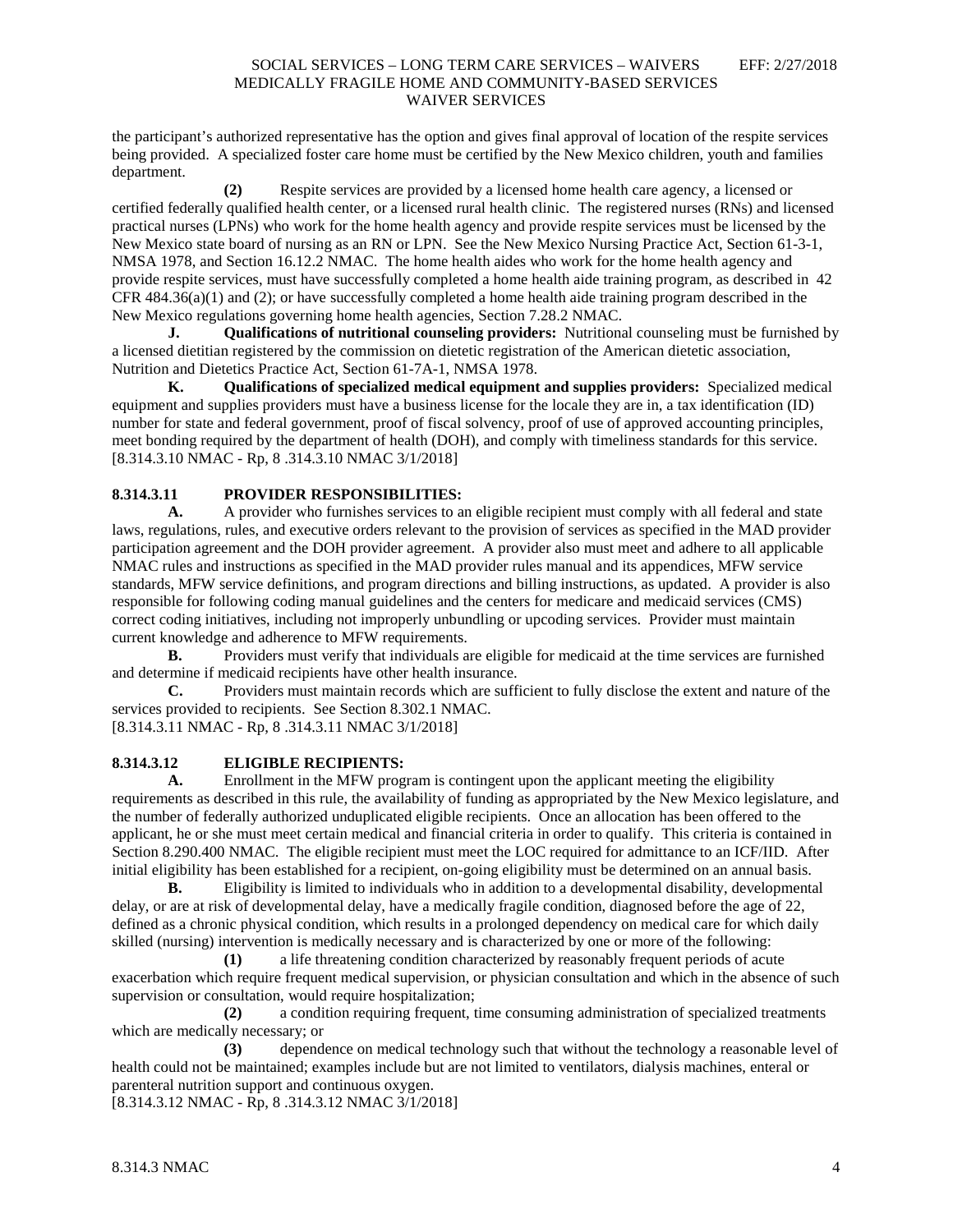**8.314.3.13 COVERED WAIVER SERVICES:** The services covered by the MFW program are intended to provide a home and community-based alternative to institutional care for an eligible recipient. In all services covered under the MFW the recipient has the right to privacy, dignity, and respect. The recipient further has the right to freedom from coercion and restraint. The MFW program covers the following services for a specified number of medically fragile recipients. The program is limited by the number of federally authorized unduplicated recipient (UDR) positions and program funding.

**A. Case management services:** Case management services assist recipients in gaining access to needed waiver and other state plan services, as well as medical, social, educational, and other services regardless of the funding source for the services. Case management services are offered in a manner that allows direct communication between the case manager, the recipient, and the family and appropriate service personnel. Case managers provide a link between recipients and care providers and coordinate the use of community resources needed for that care. At least every other month, the case manager conducts a face-to-face contact with the recipient, and on a monthly basis conducts a telephonic or electronic contact with the recipient. The scope of the case manager's duties includes the following:

**(1)** identifying medical, social, educational, family and community support resources;

**(2)** scheduling and coordinating timely interdisciplinary team (IDT) meetings to develop and modify the ISP annually and as needed by any team member;

**(3)** documenting contacts with the recipient and providers responsible for delivery of services to the recipient;

(4) verifying eligibility on an annual basis;<br>(5) ensuring the medically fragile long-tern

**(5)** ensuring the medically fragile long-term care assessment abstract (LTCAA) is completed and signed by the physician, physician assistant or clinical nurse practitioner (CNP);

**(6)** submitting the LOC packet including the LTCAA to the third-party assessor (TPA) contractor for prior authorization on a timely basis;

**(7)** ensuring the waiver review form (MAD 046) is submitted timely, both annually and as needed;

**(8)** initiating an ongoing monitoring process that provides for evaluation of delivery, effectiveness, appropriateness of services and support provided to the recipient as identified in the ISP;

**(9)** performing an annual recipient satisfaction survey; and

**(10)** coordinating services provided though the MFW program and other sources (state plan, family infant toddler (FIT), commercial insurance, educational and community).

**B. Home health aide:** Home health aide services are covered under the state plan as expanded early and periodic screening, diagnosis and treatment EPSDT benefits for waiver participants under the age of 21. Home health aide services are provided in the eligible recipient's own home or in the community. Home health aide services provide total care or assist a recipient in all activities of daily living. Total care is defined as: the provision of bathing (bed, sponge, tub, or shower), shampooing (sink, tub, or bed), care of nails and skin, oral hygiene, toileting and elimination, safe transfer techniques and ambulation, normal range of motion and positioning, adequate oral nutrition and fluid intake. The home health aide services assist the recipient in a manner that promotes an improved quality of life and a safe environment for the recipient. Home health aide services can be provided outside the recipient's home. Home health aides perform simple procedures such as an extension of therapy services, bowel and bladder care, ostomy site care, personal care, ambulation and exercise, household services essential to health care at home, assistance with medications that are normally self-administered, reporting changes in patient conditions and needs, and completing appropriate records. Home health aides may provide basic non-invasive nursing assistant skills within the scope of their practice.

**C. Private duty nursing:** Private duty nursing services are covered under the state plan as expanded EPSDT benefits for waiver recipients under the age of 21. Private duty nursing services are provided in the eligible recipient's own home and in the community and include activities, procedures and treatment for a physical condition, physical illness, or chronic disability. Services may include medication management; administration and teaching; aspiration precautions; feeding management such as gastrostomy and jejunostomy; skin care; weight management; urinary catheter management; bowel and bladder care; wound care; health education; health screening; infection control; environmental management for safety; nutrition management; oxygen management; seizure management and precautions; anxiety reduction; staff supervision; and behavior and self-care assistance. DOH requires certain standards to be maintained by the private duty nursing care provider with which it contracts. In carrying out their role for DOH, private duty nursing care agencies must: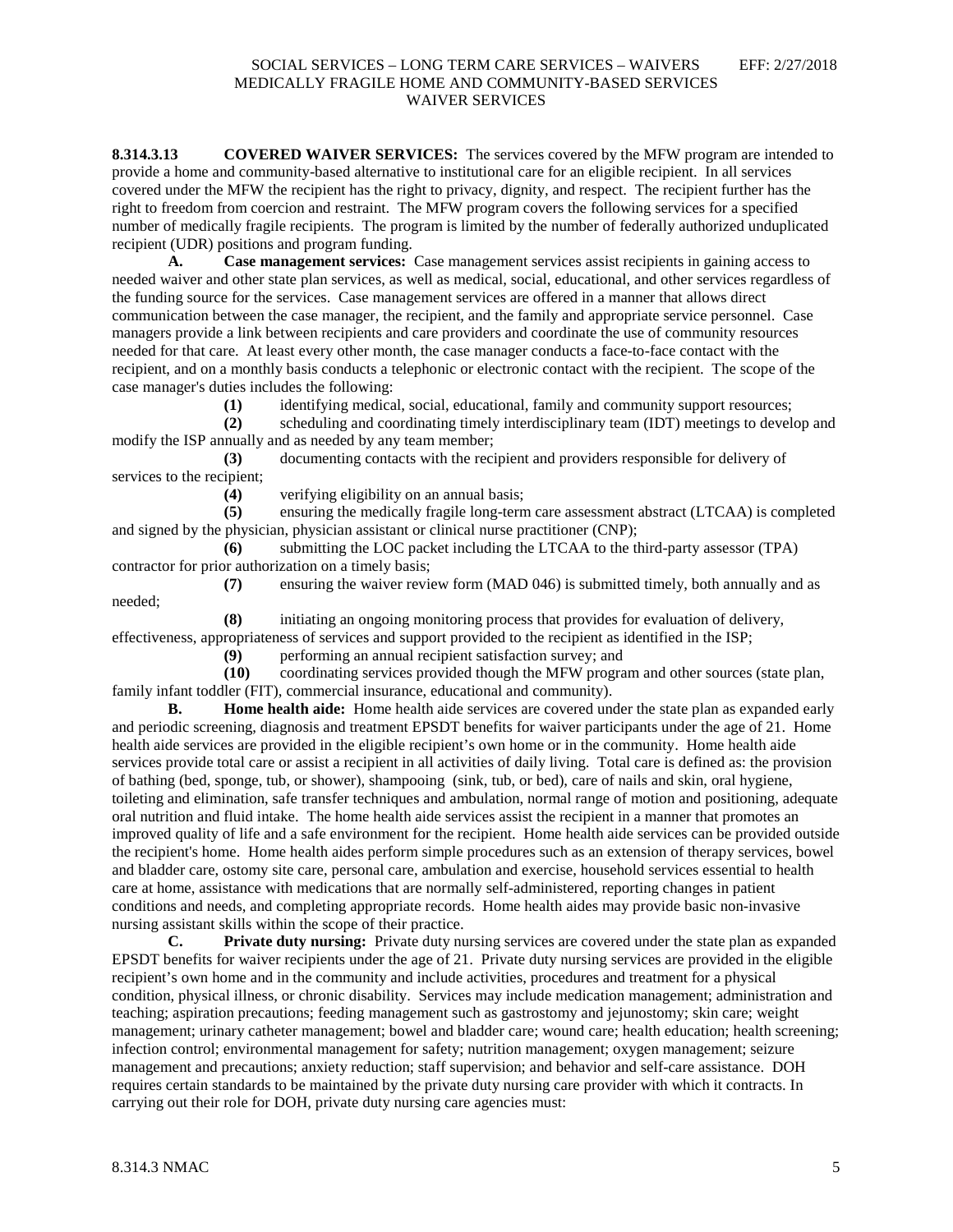**(1)** employ only RNs and LPNs licensed in the state of New Mexico;

**(2)** assure that all nurses delivering services are culturally sensitive to the needs and preferences of the recipients and their families. Based upon the recipient's individual language needs or preferences, nurses may be requested to communicate in a language other than English;

**(3)** inform the case manager immediately of the agency's inability to staff according to the

ISP;

**(4)** develop and implement an individual nursing plan in conjunction with the recipient's physician and case manager in a manner that identifies and fulfills the recipient's specific needs;

- **(5)** document all assessments, observations, treatments and nursing interventions;
- **(6)** document and report to the case manager any non-compliance with the ISP; and

**(7)** document any incidence of recipient harm, medication error, or other adverse event in accordance with the New Mexico Nursing Practice Act.

**D. Skilled therapy services for adults:** Skilled therapy services are covered under the state plan as expanded EPSDT benefits for waiver recipients under the age of 21. Adults access therapy services under the state plan for acute and temporary conditions that are expected to improve significantly in a reasonable and generally predictable period of time. Waiver services are provided when the limits of the state plan skilled therapy services are exhausted. The amount, duration, and goals of skilled therapy services must be included in an ISP. A therapy treatment plan must be developed with the initiation of therapy services and updated at least every six months. The therapy treatment plan includes the following: developmental status of the recipient in areas relevant to the service provided; treatment provided, including the frequency and duration; and recommendation for continuing services and documentation of results. Skilled maintenance therapy services specifically include the following:

**(1)** Physical therapy: Physical therapy services promote gross/fine motor skills, facilitate independent functioning or prevent progressive disabilities. Specific services may include: professional assessment(s), evaluation(s) and monitoring for therapeutic purposes; physical therapy treatments and interventions; training regarding physical therapy activities, use of equipment and technologies or any other aspect of the individual's physical therapy services; designing, modifying or monitoring use of related environmental modifications; designing, modifying, and monitoring use of related activities supportive to the ISP goals and objectives; and consulting or collaborating with other service providers or family members, as directed by the recipient.

**(2)** Occupational therapy: Occupational therapy services promote fine motor skills, coordination, sensory integration, or facilitate the use of adaptive equipment or other assistive technology. Specific services may include: teaching of daily living skills; development of perceptual motor skills and sensory integrative functioning; design, fabrication, or modification of assistive technology or adaptive devices; provision of assistive technology services; design, fabrication, or applying selected orthotic or prosthetic devices or selecting adaptive equipment; use of specifically designed crafts and exercise to enhance function; training regarding occupational therapy activities; and consulting or collaborating with other service providers or family members, as directed by the recipient.

**(3)** Speech language therapy: Speech language therapy services preserve abilities for independent function in communication; facilitate oral motor and swallowing function; facilitate use of assistive technology, or prevent progressive disabilities. Specific services may include: identification of communicative or oropharyngeal disorders and delays in the development of communication skills; prevention of communicative or oropharyngeal disorders and delays in the development of communication skills; development of eating or swallowing plans and monitoring their effectiveness; use of specifically designed equipment, tools, and exercises to enhance function; design, fabrication, or modification of assistive technology or adaptive devices; provision of assistive technology services; adaptation of the recipient's environment to meet his/her needs; training regarding speech language therapy activities; and consulting or collaborating with other service providers or family members, as directed by the recipient.

**E. Behavior support consultation services:** This medicaid waiver provides services to assist the medically fragile recipient, his or her parents, family members or primary care givers. Behavior support consultation includes assessment, treatment, evaluation and follow-up services to assist the recipient, parents, family members or primary care givers with the development of coping skills which promote or maintain the recipient in a home environment. Behavior support consultation:

**(1)** informs and guides the recipient's providers with the services and supports as they relate to the recipient's behavior and his/her medically fragile condition;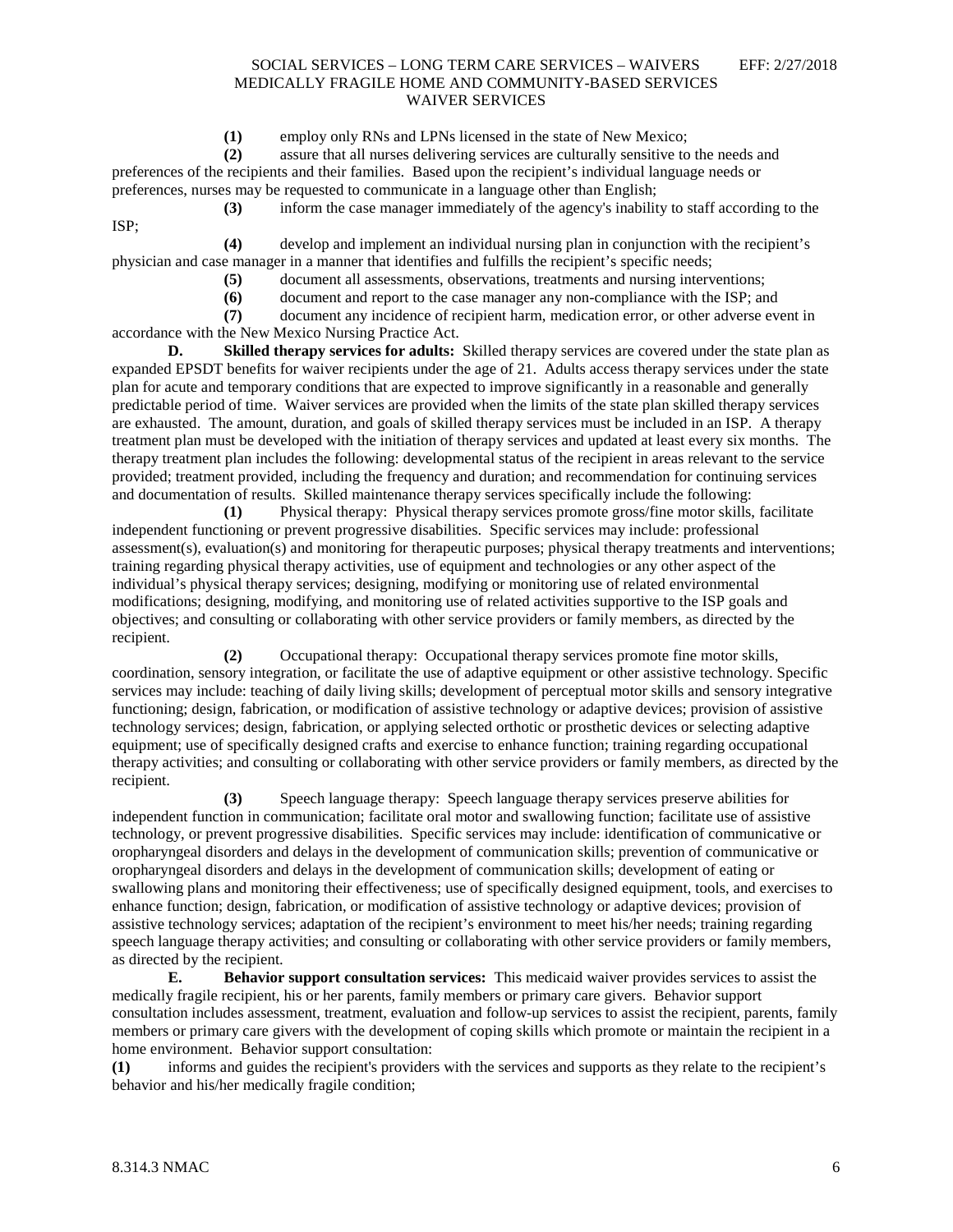**(2)** identifies support strategies to ameliorate contributing factors with the intention of enhancing functional capacities, adding to the provider's competency to predict, prevent and respond to interfering behavior and potentially reducing interfering behavior(s);

**(3)** supports effective implementation based on a functional assessment;

**(4)** collaborates with medical and ancillary therapies to promote coherent and coordinated services addressing behavioral issues and to limit the need for psychotherapeutic medications; and

**(5)** monitors and adapts support strategies based on the response of the recipient and his/her service and support providers. Based on the recipient's ISP, services are delivered in an integrated/natural setting or in a clinical setting.

**F. Respite care services:** The IDT is responsible for determining the need for respite care. Respite services are provided to recipients unable to care for themselves that are furnished on a short-term basis to allow the primary caregiver a limited leave of absence in order to reduce stress, accommodate caregiver illness, or meet a sudden family crisis or emergency. Respite care is provided in the eligible recipient's own home, in a private residence of a respite care provider, or in a specialized foster care home. The recipient or the recipient's authorized representative has the option and gives final approval of where the respite services will be provided. Respite services include: medical and non-medical health care; personal care bathing; showering; skin care; grooming; oral hygiene; bowel and bladder care; catheter and supra-pubic catheter care; preparing or assisting in preparation of meals and eating; as appropriate, administering enteral feedings; providing home management skills; changing linens; making beds; washing dishes; shopping; errands; calls for maintenance; assisting with enhancing self-help skills; promoting use of appropriate interpersonal communication skills and language; working independently without constant supervision/observation; providing body positioning, ambulation and transfer skills; arranging for transportation to medical or therapy services; assisting in arranging health care needs and follow-up as directed by the primary care giver, physician, and case manager; ensuring the health and safety of the recipient at all times. Respite services are limited to 14 days or 336 hours per budget year.<br> **G.** Nutritional counseling: Nutritional counseling is

**G. Nutritional counseling:** Nutritional counseling is designed to meet the unique food and nutrition requirements of recipients with medical fragility and developmental disabilities. Examples of recipients who may require nutritional counseling are children or adults with specific illnesses such as failure to thrive, gastroesophageal reflux, dysmotility of the esophagus and stomach etc., or who require specialized formulas, or receive tube feedings or parenteral nutrition. This does not include oral-motor skill development such as that provided by a speech language pathologist. Nutritional counseling services include assessment of the recipient's nutritional needs, regimen development, or revisions of the recipient's nutritional plan, counseling and nutritional intervention and observation and technical assistance related to implementation of the nutritional plan. These services advise and help recipients obtain appropriate nutritional intake by integrating information from the nutritional assessment with information on food, other sources of nutrients, and meal preparation consistent with cultural backgrounds and socioeconomic status. These services can be delivered in the home.

**H. Specialized medical equipment and supplies:** This medicaid waiver provides specialized medical equipment and supplies which include:

**(1)** devices, controls or appliances specified in the plan of care that enable recipients to increase their ability to perform activities of daily living;

**(2)** devices, controls, or appliances that enable the recipient to perceive, control, or communicate with the environment in which they live;

**(3)** items necessary for life support or to address physical conditions along with ancillary supplies and equipment necessary to the proper functioning of such items;

**(4)** such other durable and non-durable medical equipment not available under the state plan that is necessary to address recipient functional limitations; and

**(5)** necessary medical supplies not available under the state plan. Items reimbursed with waiver funds are in addition to any medical equipment and supplies furnished under the state plan and exclude those items that are not of direct medical or remedial benefit to the recipient. The costs of maintenance and upkeep of equipment are included in the cost of equipment and supplies. All items must meet applicable standards of manufacture, design, and installation. Medical equipment and supplies that are furnished by the state plan are not covered under this service. This service does not include nutritional or dietary supplements, disposable diapers, bed pads, or disposable wipes.

[8.314.13.10 NMAC - Rp, 8 .314.13.10 NMAC 3/1/2018]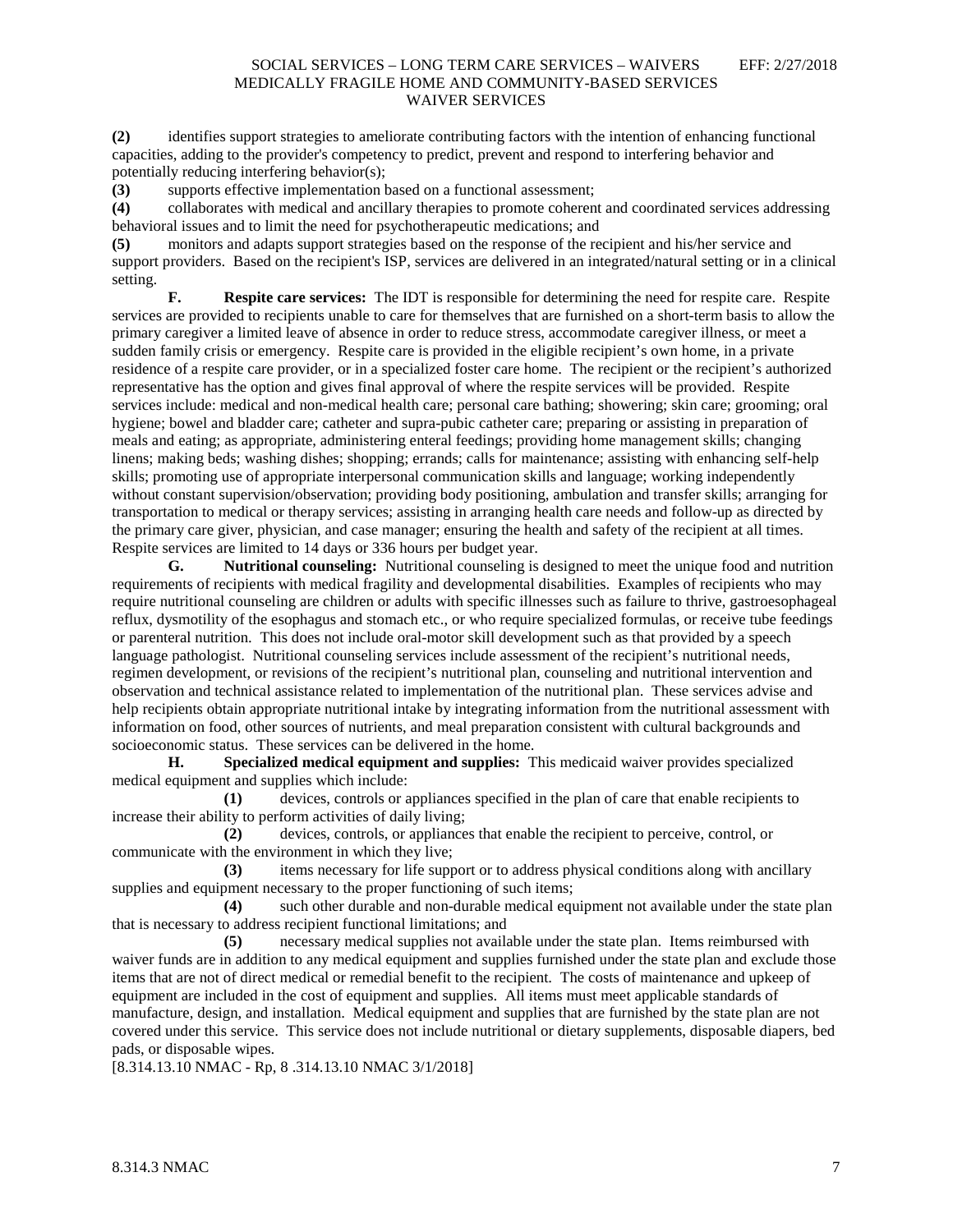**8.314.3.14 NON-COVERED SERVICES:** Only services listed as covered waiver services are covered under the waiver program. Ancillary services can be available to waiver recipients through the MAP state plan services. These ancillary services are subject to the limitations and coverage restrictions which exist for other MAP services. See Section 8.301.3 NMAC for an overview of non-covered services. [8.314.3.14 NMAC - Rp, 8 .314.3.14 NMAC 3/1/2018]

**8.314.3.15 INDIVIDUALIZED SERVICE PLAN:** The CMS requires a person-centered individualized service plan (ISP) for each individual receiving services through a HCBS waiver program. The ISP is developed annually through an ongoing person-centered planning process.

**A.** The case manager assists the recipient in identifying his/her dreams, goals, preferences and outcomes for service. The case manager obtains information about the recipient's strengths, capacities, needs, preferences, desired outcomes, health status, and risk factors. This information is gained through a review of the LOC assessment; interviews between the case manager and recipient; and the person-centered planning process that takes place between the case manager and recipient to develop the ISP.

**B.** The ISP addresses: activities of daily living assistance needs, health care needs, equipment needs, relationships in the home and community, personal safety and provider responsibilities.

**C.** During the pre-planning process, the case manager provides the recipient with information about the MFW program. The case manager provides information about the range and scope of service choices and options, as well as the rights, risks, and responsibilities associated with the MFW program. The case manager is responsible for completing the CIA and obtaining other medical assessments needed for the ISP; completing the annual LOC redetermination process; and referring the recipient to the New Mexico human services department (HSD) income support division (ISD) for financial eligibility determination annually and as needed.

**D.** The case manager works with the recipient to identify service providers to participate in the IDT meeting. State approved providers are selected from a list provided by the case manager. The recipient sets the date and time of the IDT meeting. The case manager works with the recipient to plan the IDT meeting and encourages him/her to lead the IDT meeting to the extent possible.

**E.** The case manager assists the recipient in ensuring that the ISP addresses the recipient's goals, health, safety and risks along with addressing the information or concerns identified through the assessment process. The case manager writes up the ISP as identified in the IDT meeting. Each provider develops care activities and strategies for each outcome, goal, and objective identified at the IDT meeting. The case manager assures the ISP budget is within the capped dollar amount (CDA). Implementation of the ISP begins when provider service plans have been received by the case manager and recipient, and the plan and budget have been approved by the TPA contractor.

**F.** The case manager ensures for each recipient that:

**(1)** the plan addresses the recipient's needs and personal goals in medical supports needed at home for health and wellness;

**(2)** services selected address the recipient's needs as identified during the assessment process; needs not addressed in the ISP are addressed through resources outside the MF waiver program;

**(3)** the outcomes of the assessment process for assuring health and safety are considered in the plan;

**(4)** services do not duplicate or supplant those available to the recipient through the medicaid state plan or other public programs;

**(5)** services are not duplicated in more than one service code;

**(6)** the parties responsible for implementing the plan are identified and listed within the

document;

**(7)** the back-up plans are complete; and

**(8)** the ISP is submitted to and reviewed by the TPA contractor in compliance with the MF waiver service standards.

**G.** The ISP is updated if personal goals, needs or life circumstances change that may or may not result in a change of the LOC. Revisions may be requested by the recipient. Each member of the IDT may request an IDT meeting to address changes or challenges. The case manager contacts the recipient to initiate revisions to the budget. The case manager initiates the scheduling of IDT meetings and assures the IDT meeting is in compliance with the MF waiver service standards.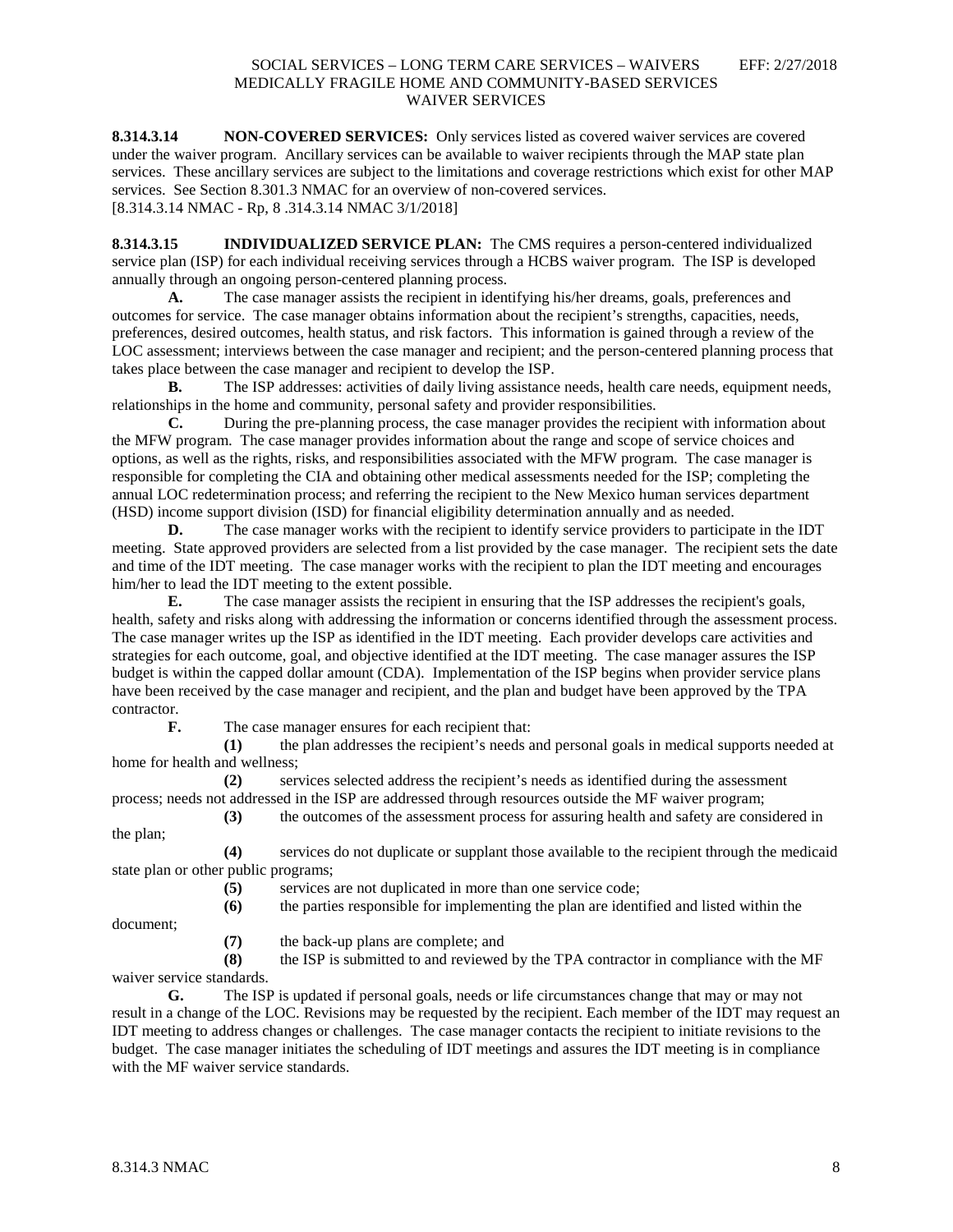**H.** The case manager is responsible for monitoring the ISP pre-planning and development process. The case management agency conducts internal quality improvement monitoring of service plans. The ISP is monitored monthly via phone, electronically, and face-to-face by the case manager.

**I.** After the initial ISP, the IDT reviews the ISP at least annually or more often as needed, in order to assess progress toward goal achievement and determine any needed revisions in care. [8.314.3.15 NMAC - Rp, 8 .314.3.15 NMAC 3/1/2018]

**8.314.3.16 UTILIZATION REVIEW:** All medicaid services, including services covered under the MFW, are subject to utilization review for medical necessity and program compliance. Reviews can be performed before services are furnished, after services are furnished and before payment is made, or after payment is made. See Section 8.310.2.14 NMAC. Once enrolled, providers receive instructions and documentation forms necessary for prior approval and claims processing.<br>A. Prior approval: To

**Prior approval:** To be eligible for MFW program services, recipients must require an ICF/IID LOC and meet the eligibility requirements defined in Subsection B of Section 8.314.3.12 NMAC. LOC determinations are made by MAD or its designee. The ISP must specify the type, amount and duration of services. Certain procedures or services specified in the ISP can require prior approval from MAD or its designee. Services for which prior approval was obtained remain subject to utilization review at any point in the payment process.

**B. Eligibility determination:** Prior approval of services does not guarantee that individuals are eligible for MAP. Providers must verify that individuals are eligible for MAP at the time services are furnished and determine if recipients have other health insurance.

**C. Reconsideration:** Providers who disagree with prior approval request denials or other review decisions can request a re-review and reconsideration. See Section 8.350.2 NMAC. [8.314.3.16 NMAC - Rp, 8 .314.3.16 NMAC 3/1/2018]

**8.314.3.17 REIMBURSEMENT:** Waiver service providers must submit claims for reimbursement to MAD's fiscal contractor for processing. Claims must be filed per the billing instructions in the medicaid policy manual. Providers must follow all medicaid billing instructions. See Section 8.302.2 NMAC. Once enrolled, providers receive instructions on documentation, billing, and claims processing. Reimbursement to providers of medicaid waiver services is made at a predetermined reimbursement rate. [8.314.3.17 NMAC - Rp, 8 .314.3.17 NMAC 3/1/2018]

## **8.314.3.18 RIGHT TO A HSD ADMINISTRATIVE HEARING:**

**A.** Pursuant to 42 CFR Section 431.220(a)(1) and (2), Section 27-3-3 NMSA 1978 an eligible recipient may request a HSD administrative hearing to appeal an adverse action or adverse decision. See Section 8.352.2 NMAC for a description of the HSD administrative hearing process. In addition to adverse actions defined in Section 8.352.2 the recipient may request an administrative hearing in the following circumstances:

**(1)** when an applicant has been determined not to meet the LOC requirement for medically fragile waiver program services; and

**(2)** when an applicant has not been given the choice of HCBS as an alternative to institutional care.

**B.** DOH and its counsel, if necessary, shall participate in any relevant HSD administrative hearing involving an eligible recipient. HSD's office of general counsel may elect to participate in the administrative hearing. See Section 8.352.2 NMAC for a complete description, instructions, and hearing process of a HSD administrative hearing for an eligible recipient.

[8.314.3.18 NMAC - N, 3/1/2018]

## **8.314.3.19 CONTINUATION OF BENEFITS PURSUANT TO TIMELY APPEAL:**

**A.** Continuation of benefits may be provided to an eligible recipient who requests a HSD administrative hearing within the timeframe defined in Section 8.352.2 NMAC.

**B.** The continuation of a benefit is only available to an eligible recipient that is currently receiving the appealed benefit. The continuation of the benefit will be the same as the eligible recipient's current allocation, budget or LOC. See Section 8.352.2 NMAC for a complete description, instructions and process of a HSD administrative hearing and continuation of benefits process of a MAP eligible recipient. [8.314.3.19 NMAC - N, 3/1/2018]